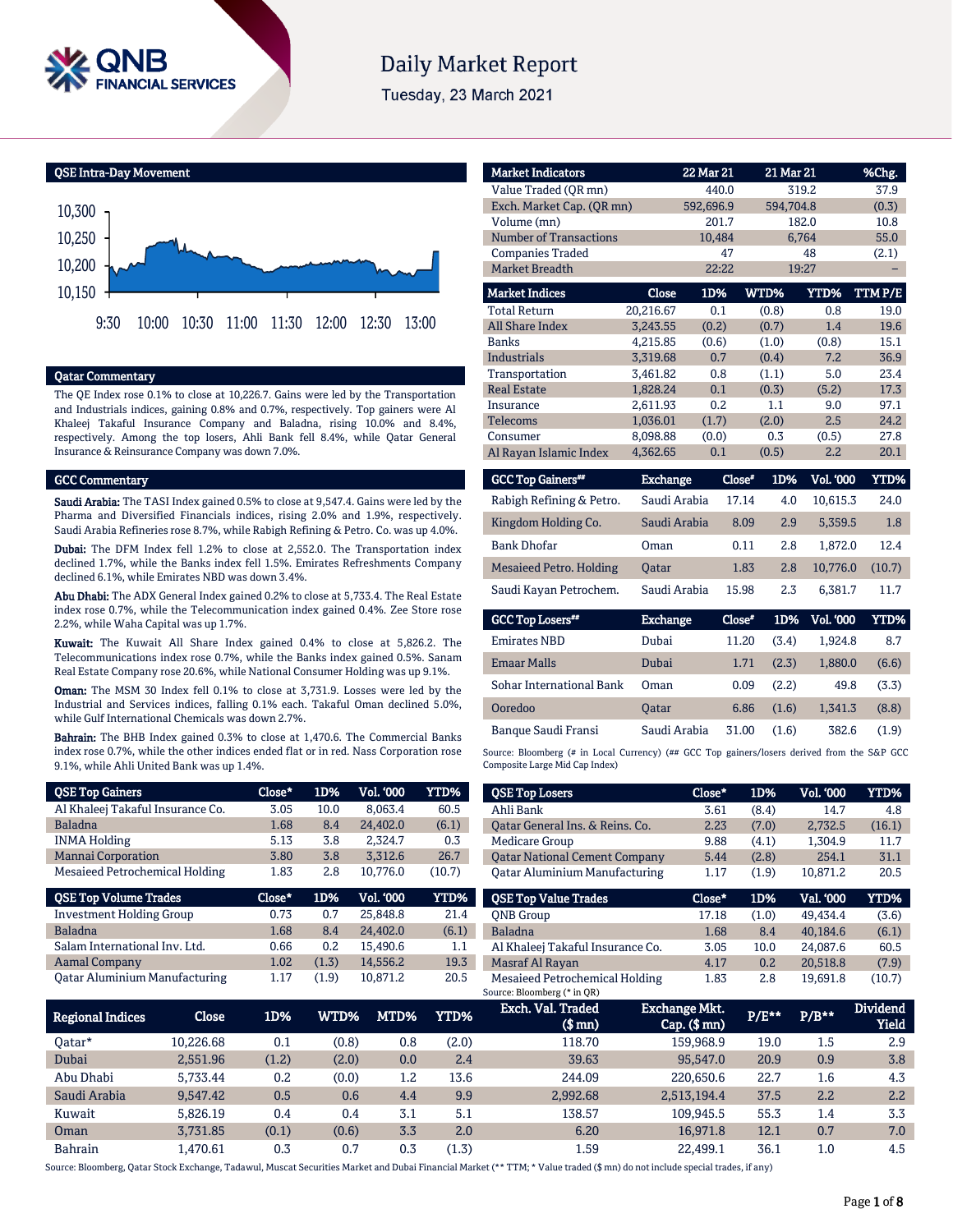# Qatar Market Commentary

- The QE Index rose 0.1% to close at 10,226.7. The Transportation and Industrials indices led the gains. The index rose on the back of buying support from Qatari, GCC and Arab shareholders despite selling pressure from Foreign shareholders.
- Al Khaleej Takaful Insurance Company and Baladna were the top gainers, rising 10.0% and 8.4%, respectively. Among the top losers, Ahli Bank fell 8.4%, while Qatar General Insurance & Reinsurance Company was down 7.0%.
- Volume of shares traded on Monday rose by 10.8% to 201.7mn from 182.0mn on Sunday. However, as compared to the 30-day moving average of 217.7mn, volume for the day was 7.4% lower. Investment Holding Group and Baladna were the most active stocks, contributing 12.8% and 12.1% to the total volume, respectively.

| <b>Overall Activity</b>        | Buy %* | Sell %* | Net (QR)       |
|--------------------------------|--------|---------|----------------|
|                                |        | 47.06%  |                |
| Oatari Individuals             | 49.34% |         | 10,053,549.2   |
| <b>Oatari Institutions</b>     | 18.53% | 17.94%  | 2,596,911.0    |
| Qatari                         | 67.87% | 64.99%  | 12,650,460.3   |
| <b>GCC</b> Individuals         | 0.88%  | 1.06%   | (786, 725.8)   |
| <b>GCC</b> Institutions        | 2.31%  | 0.74%   | 6,896,576.2    |
| <b>GCC</b>                     | 3.19%  | 1.80%   | 6,109,850.5    |
| Arab Individuals               | 13.94% | 12.77%  | 5,133,733.9    |
| Arab                           | 13.94% | 12.77%  | 5,133,733.9    |
| Foreigners Individuals         | 3.43%  | 3.43%   | 1,163.9        |
| <b>Foreigners Institutions</b> | 11.58% | 17.01%  | (23,895,208.6) |
| <b>Foreigners</b>              | 15.01% | 20.44%  | (23,894,044.6) |

Source: Qatar Stock Exchange (\*as a % of traded value)

## Earnings Releases and Earnings Calendar

#### Earnings Releases

| <b>Company</b>                               | Market       | <b>Currency</b> | Revenue (mn)<br>402020 | % Change<br>YoY | <b>Operating Profit</b><br>(mn) 402020 | % Change<br>YoY | Net Profit<br>(mn) 402020 | % Change<br>YoY |
|----------------------------------------------|--------------|-----------------|------------------------|-----------------|----------------------------------------|-----------------|---------------------------|-----------------|
| Abdullah Al Othaim Markets<br>$Co.*$         | Saudi Arabia | <b>SR</b>       | 8,811.5                | 7.9%            | 518.9                                  | 29.9%           | 451.0                     | 30.8%           |
| National Medical Care Co.*                   | Saudi Arabia | <b>SR</b>       | 809.0                  | 14.2%           | 114.1                                  | 29.1%           | 97.3                      | 21.4%           |
| <b>Takween Advanced Industries</b><br>$Co.*$ | Saudi Arabia | <b>SR</b>       | 754.2                  | $-18.4%$        | (31.9)                                 | N/A             | (6.0)                     | N/A             |
| Saudi Airlines Catering Co.*                 | Saudi Arabia | <b>SR</b>       | 926.6                  | $-57.0%$        | (270.7)                                | N/A             | (334.7)                   | N/A             |
| Saudi Re For Cooperative<br>Reinsurance Co.* | Saudi Arabia | <b>SR</b>       | 935.1                  | 17.9%           |                                        | -               | 33.8                      | $-7.1%$         |
| Al Hassan Ghazi Ibrahim Shaker<br>$Co.*$     | Saudi Arabia | <b>SR</b>       | 932.7                  | 5.6%            | 12.1                                   | N/A             | 10.1                      | N/A             |

Source: Company data, DFM, ADX, MSM, TASI, BHB. (\*Financial for FY2020)

### Earnings Calendar

| <b>Tickers</b> | Company Name                                 | Date of reporting 4Q2020 results | . No. of days remaining <b>b</b> | Status |
|----------------|----------------------------------------------|----------------------------------|----------------------------------|--------|
| <b>MRDS</b>    | Mazava Oatar Real Estate De<br>e Development | 24-Mar-21                        |                                  | Due    |

Source: QSE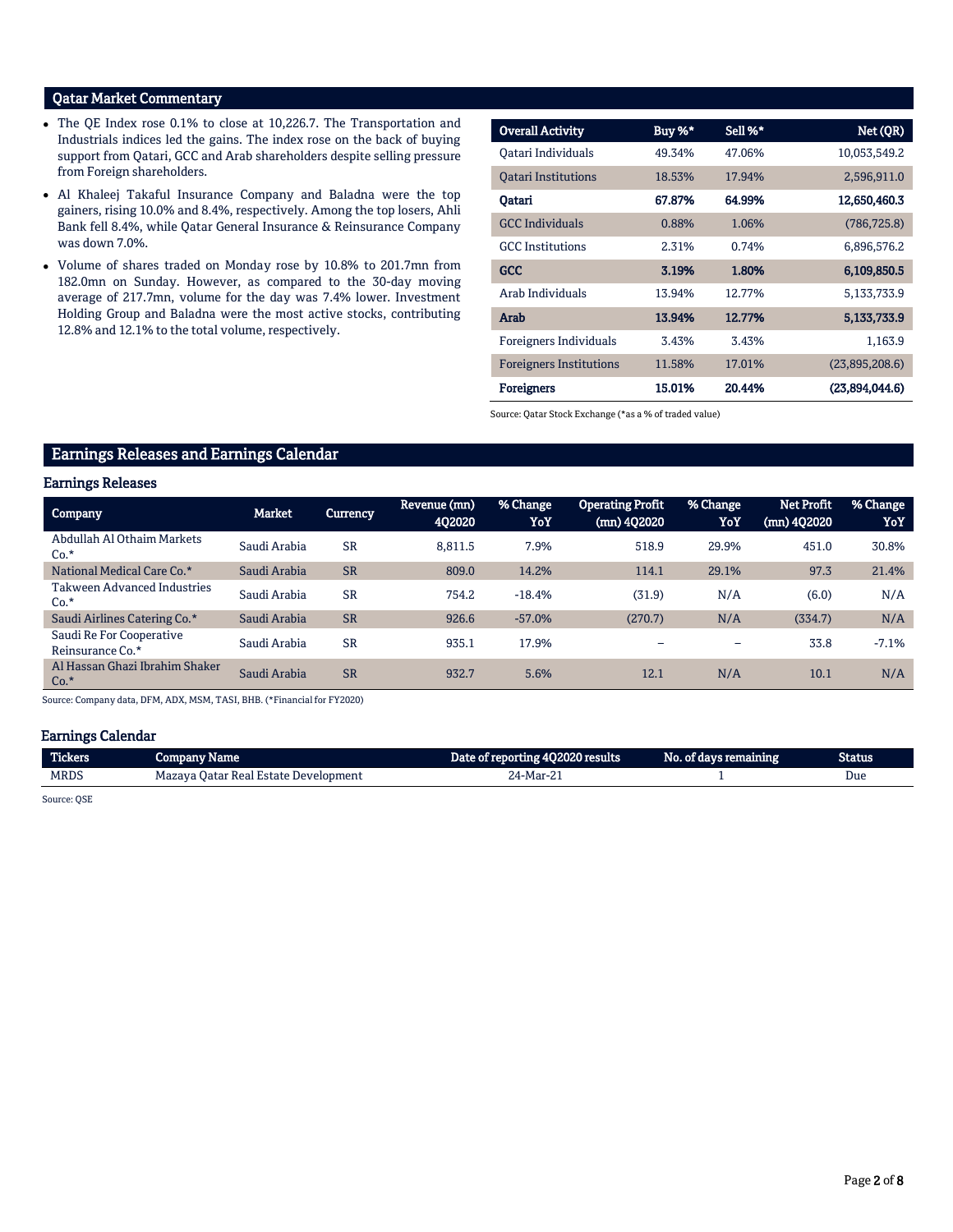# News

### Qatar

- Bloomberg News survey: Qatar's economy to expand 3% in 2021; prior +2.9% – Qatar's economy will expand 3% in 2021 according to the latest results of a Bloomberg News survey of 7 economists conducted from March 12 to March 18. GDP 2022 +3.6% YoY vs prior +3.7%. CPI 2021 +0.5% YoY vs prior +1%. CPI 2022 +2% YoY vs prior +1.7%. (Bloomberg)
- KCBK to hold its AGM today Al Khalij Commercial Bank's (KCBK) board of directors will hold the Annual General Assembly Meeting (AGM) today, March 23, 2021 at 5:30 pm Doha time to approve the items on its agenda. If the quorum is not met, the AGM shall be deferred to March 30, 2021 at 5:30 pm Doha time. (Gulf-Times.com)
- QOIS reports net profit of QR6.70mn in FY2020 vs. QR8.62mn in FY2019 – Qatar Oman Investment Company (QOIS) recorded net profit of QR6.70mn in FY2020 as compared to QR8.62mn in FY2019. EPS amounted to QR0.021 in FY2020 as compared to QR0.027 in FY2019. In 4Q2020, QOIS reported net loss of ~QR0.7mn as compared to net profit of ~QR5mn in 4Q2019 and net profit of QR3.8mn in 3Q2020. The board has approved to transfer the profits to next year. (QSE)
- MCGS AGM endorses items on its agenda Medicare Group (MCGS) announced the results of the AGM. The meeting was held on March 22, 2021 and the following resolution were approved, among others. (1) The General Assembly discussed and endorsed the Company's financial statement for the financial year ended on December 31, 2020. (2) The General Assembly Endorsed the Board of Directors recommendation for distributing cash dividends of 28% of nominal share value (i.e QR0.28 per share). (QSE)
- QIGD to disclose its 1Q2021 financial results on April 18 Qatari Investors Group (QIGD) will disclose its financial statement for the period ending March 31, 2021 on April 18, 2021. (QSE)
- DOHI's AGM endorses items on its agenda Doha Insurance Group (DOHI) announced the results of the AGM. The meeting was held on March 22, 2021 and the following resolution were approved, among others (1) Discussing and approving the Group's balance sheet and profit and loss statement for the financial year ending December 31, 2020. (2) Approving the proposal of the Board of Directors to distribute to shareholders a cash dividend of 10 % from the share par value i.e. QR0.10 (ten Dirham) for each share. (QSE)
- AKHI to hold the AGM electronically via the Zoom application Further to the discloser & invitation of Alkhaleej Takaful Insurance Company (AKHI) board of directors to attend the Ordinary General Assembly meeting (AGM) which was published in the newspaper on March 10, 2021, please note that in compliance with the instructions of the Ministry of Public Health to limit the spread of Coronavirus pandemic, the AGM will be held via Zoom application at 04:30 pm on March 28, 2021. In case the quorum is not achieved, a second meeting will be held on April 4, 2021 at the same time. The registration is accepted in person at Alkhaleej Takaful Insurance Company (Building No.76 - Grand Hamad Street – Area No.5 – Street No. 119) the meeting link will be available at registration time. (QSE)
- Qatar Petroleum signs pact to supply LNG to China's Sinopec Qatar Petroleum enters into a 10-year LNG sale and purchase agreement with China Petroleum & Chemical Corp (Sinopec). The Pact is for supplying 2mn tons per annum of LNG. LNG deliveries will start in January 2022. Qatar's Energy Minister, Saad Sherida Al-Kaabi said the deal will bolster the bilateral relations between China and Qatar. Qatar has supplied more than 62mn tons of LNG in China since the first delivery in September 2009, the Sinopec bourse filing said. (Bloomberg, Gulf-Times.com)
- Saipem wins contract worth more than \$1bn from Qatargas Italy's Saipem received from Qatargas a letter of award for a new contract worth over \$1bn related to the North Field Production Sustainability Pipelines Project located offshore and onshore the NE coast of the Qatar peninsula. Additional contract ("EPCL" package) entails the engineering, procurement, construction, and installation (EPCI) of offshore export trunk lines and related onshore tie-in works and is part of the development of the North Field production plateau, which also includes the EPCI of offshore facilities previously awarded to Saipem in February. (Bloomberg, Zawya)
- Shura Council approves amended draft law on mortgaging movable funds – The Shura Council has approved the draft law on mortgaging movable funds in its amended form and referred its recommendations to the government. The Shura Council, chaired by Speaker HE Ahmed bin Abdullah bin Zaid Al Mahmoud, on Monday discussed the report of the Financial and Economic Affairs Committee on the draft law on mortgaging movable funds. The draft law includes nine chapters and 49 articles, which aim to give companies and individuals the opportunity to acquire bank loans guaranteed by mortgaged movables such as equipment, work tools, all kinds of devices, agricultural crops, animals and their products and intellectual rights. It also aims to facilitate financing operations and lowering the cost of loans by finding guarantees for banks that reduce the risk of default. The move will benefit small and medium-sized enterprises in playing a major role in enhancing the local economy. The draft law includes provisions related to the scope of application, establishing an electronic record at the Qatar Central Securities Depository (QCSD) and data needed to be recorded, establishing the right to mortgage and its entry into force, establishing the rights of mortgagee and sanctions along with general provisions. (Qatar Tribune)
- Kamco: Qatar awards new contracts worth \$12.1bn during 2020 – Total value of new contracts awarded by Qatar amounted to \$12.1bn during 2020 with the construction and transport sectors bagging the vast majority, according to Kamco Invest (Kamco). Nevertheless, the new projects awarded declined 10% YoY from \$13.4bn during 2019, Kamco said in its GCC projects update, which was released yesterday. Qatar's construction and transport sectors made up about 85% of the new projects awarded during 2020. However, new contracts awarded during the fourth quarter of 2020 within the transport sector fell 65% YoY to \$806mn. Qatar has completed 90% of its infrastructure projects and 2022 World Cup stadiums, it said, quoting the Supreme Committee for Delivery and Legacy. There are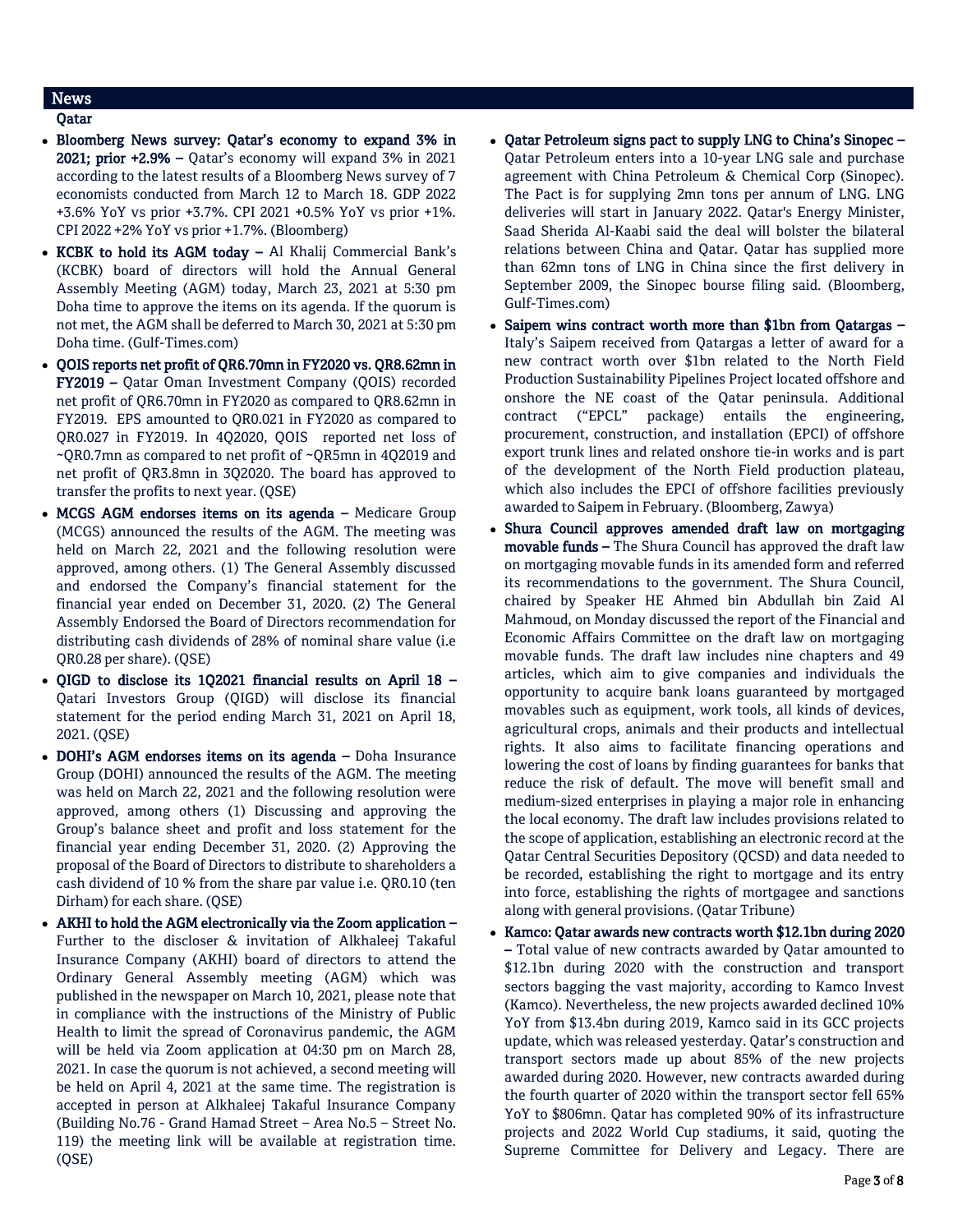currently three stadiums that remain under construction for the World Cup 2022, Kamco said. Qatar has identified new projects valued at QR54bn in the medium term; even as the MoF or the Ministry of Finance, in cooperation with the Public Works Authority (Ashghal), is working on implementing a strategic plan by linking targeted performance indicators for new projects. Qatar's budget had said the 2021 will see new projects valued at QR5.9bn, 2022 (QR9.1bn), 2023 (QR11.5bn) and 2024 and beyond (27.4bn). As per Qatar's 2021 budget document, Ashghal will see new projects of QR47.5bn, which includes QR35.2bn for development of existing areas and new citizens' lands; QR5.8bn for maintenance; QR4.9bn for drainage and estuaries; and QR1.6bn for roads and public place beautification projects. The first phase of citizens' land projects will see a total cost of QR16.5bn, distributed in 13 regions, and the second phase will see a total cost of QR20.5bn, distributed in 19 regions. The remaining QR6.4bn new projects (of QR53.9bn) will include QR2.2bn for projects belonging to the Ministry of Interior, foreign affairs and culture, the Museums Authority, the Communications Commission, Manateq, Healthcare and Customs; QR2.1bn for the Ministry of Municipality and Environment; QR1.1bn for Hamad Medical Corporation; and QR1bn for the Ministry of Transport and Communications. (Gulf-Times.com)

 Mauritania restores ties with Qatar amid Arab rapprochement – Mauritania is following the lead of Gulf states in resuming ties with Qatar, ending a four-year dispute with the country. The two countries agreed to ease the rift at a meeting in Doha between Mauritanian Foreign Affairs Minister Ismail Ould Cheikh Ahmed and his Qatari counterpart, Sheikh Mohammed bin Abdulrahman Al Thani, the Mauritanian government said in a statement Sunday. Both countries' embassies will reopen as soon as possible, according to the statement. (Bloomberg)

#### International

 Fed Chair Powell: US economy looks to be strengthening – The US economy is "much improved," Federal Reserve Chair Jerome Powell said on Monday, crediting Congress and the central bank both for providing "unprecedented" support, but at the same time warning that the recovery is still "far from complete." "The recovery has progressed more quickly than generally expected and looks to be strengthening," Powell said in remarks prepared for delivery to a congressional hearing on Tuesday morning. Household spending has risen, he said, and the housing sector has more than fully recovered. "However, the sectors of the economy most adversely affected by the resurgence of the virus, and by greater social distancing, remain weak, and the unemployment rate — still elevated at 6.2% underestimates the shortfall, particularly as labor market participation remains notably below pre-pandemic levels," he said. "The recovery is far from complete, so, at the Fed, we will continue to provide the economy the support that it needs for as long as it takes." Powell's prepared remarks hewed to the tone of cautious optimism he has struck in recent weeks amid indications that a recovery is gaining strength. Fed policymakers and many private forecasters are expecting a surge in spending and economic growth in coming months as more Americans get vaccinated and venture out. But the Fed last week kept interest rates near zero, where they have been

for the past year, and the majority of Fed policymakers continued to see them staying there through 2023. Lawmakers are sure to pepper Powell with questions about the potential risks from the Fed's super-easy policy. That includes buying bonds at a pace of \$120bn a month until the Fed sees "substantial further progress" toward its goals of full employment and inflation. Powell noted that lower-wage workers, African Americans, Hispanics and other minority groups are among those still hurting. (Reuters)

- ELFA: US business borrowing for equipment rises 9% in February - US companies' borrowings for capital investments rose about 9% in February from a year earlier, the Equipment Leasing and Finance Association (ELFA) said on Monday. The companies signed up for \$7.4bn in new loans, leases and lines of credit last month, up from \$6.8bn a year earlier. But borrowings in February fell 9% from the previous month. "As vaccine distribution picks up across the country, labor markets improve and interest rates remain low, the US economy will only improve as we move into Q2," ELFA Chief Executive Officer Ralph Petta said. Washington-based ELFA, which reports economic activity for the nearly \$1tn equipment finance sector, said credit approvals rose to 76.8% in February, from 76.2% in January. ELFA's leasing and finance index measures the volume of commercial equipment financed in the US. The index is based on a survey of 25 members, including Bank of America Corp, CIT Group Inc and the financing affiliates or units of Caterpillar Inc, Dell Technologies Inc, Siemens AG, Canon Inc and Volvo AB. The Equipment Leasing and Finance Foundation, ELFA's non-profit affiliate, reported monthly confidence index of 67.7 in March, compared with the February reading of 64.4. A reading of above 50 indicates a positive business outlook. (Reuters)
- Cold weather, tight supply depress US home sales US home sales dropped to a six-month low in February amid cold weather in many parts of the country and record low supply, and a rebound could be muted by rising mortgage rates as well as higher house prices. Still, the report from the National Association of Realtors on Monday showed robust demand, with houses only staying on the market for a record-low 20 days last month after being listed. The slump in sales did not dampen expectations for robust economic growth in the first quarter as brokers' commissions only account for a fraction of gross domestic product. Growth is seen boosted by the White House's massive \$1.9tn fiscal stimulus and increased vaccinations against COVID-19, which are allowing more parts of the economy to reopen. Existing home sales dropped 6.6% to a seasonally adjusted annual rate of 6.22mn units last month, the lowest level since last August. Sales declined in the Northeast, South and the Midwest, but rose in the West. Economists polled by Reuters had forecast sales would drop 3.0% to a rate of 6.50mn units in February. Home resales, which account for the bulk of US home sales, increased 9.1% on a YoY basis, keeping them perched well above their pre-pandemic level. Activity continued to be concentrated in the upper price range of the market. (Reuters)
- UK food and drink exports to EU plunged 75.5% in January Exports of food and drink from the UK to the European Union (EU) plunged by 75.5% in January, the Food and Drink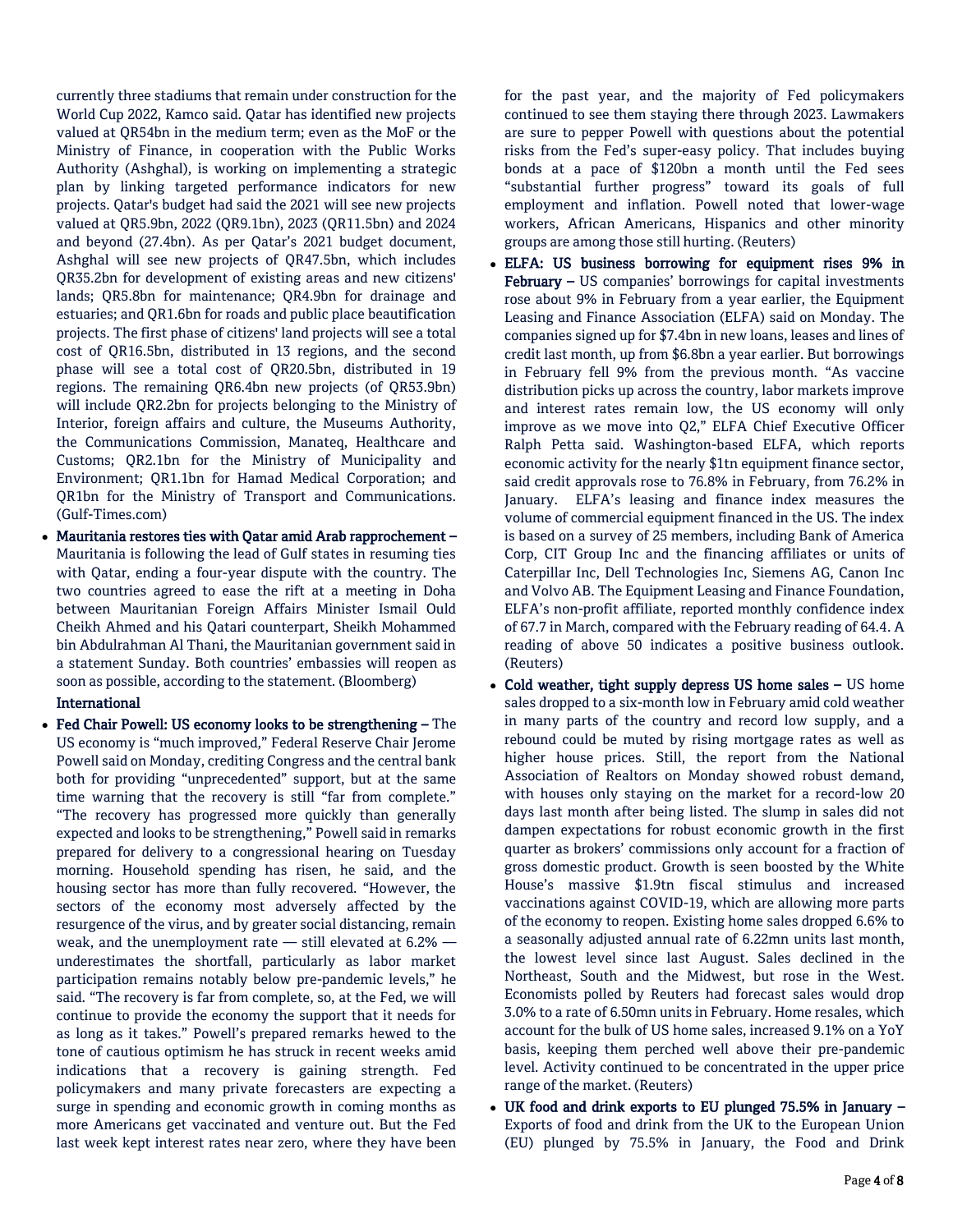Federation said on Monday, attributing much of the fall to post-Brexit barriers. The lobby group said the worst hit trade route was to Ireland. In January 2020, Ireland was the UK's biggest market, representing around 18% of total food and drink exported. A year on the figure had dropped to only 5%, it said. While pre-Brexit stockpiling and weak hospitality demand during the pandemic will have been a factor, the Federation said "much of" the fall was likely to be due to new non-tariff barriers that have hit smaller producers particularly hard. Official data released earlier this month showed that trade between the UK and EU had been hit hard in January, with overall exports down by 40.7% in January compared to December. Britain has delayed the introduction of a range of post-Brexit import checks on goods from the EU by around six months, saying businesses needed more time to prepare because of the impact of the pandemic. The government says UK-EU trade has been hit by the pandemic and problems with companies adapting to the new customs rules which it expects to improve with time. (Reuters)

- Bundesbank: German economy is slumping on anti-virus curbs – The German economy is likely to shrink sharply this quarter as pandemic-fighting curbs hit the services sector and even the booming construction industry slows, the Bundesbank said on Monday. In its latest monthly report, the German central bank seemed to abandon its expectations of a rebound in the spring and dropped references to the vaccination campaign, which has been plagued by delivery delays and news reports of possible side-effects, as a catalyst. "The measures to contain the pandemic are more stringent on average in the current quarter than in the previous one," the Bundesbank said. "Therefore, the economic output in the first quarter of 2021 is likely to decline sharply ... particularly in the contact-intensive service sectors." It added that an increase in sales tax, which had been temporarily cut last year, had probably contributed to a substantial decline in construction in January. Industrial production also eased in the first month of the year but order intake was strong and exports of goods increased, the Bundesbank added. Exports of goods to Britain were the exception, however, falling by almost a quarter in January, the first month after it left the European Union single market. The Bundesbank had said in last month's report that the economy would recover in the spring as coronavirus infections fell and vaccines were distributed. (Reuters)
- German tourist industry warns of job losses from tighter pandemic lockdowns – The German tourist industry has warned of layoffs and bankruptcies if authorities further tighten lockdowns meant to curb the spread of the coronavirus including by enforcing quarantine for those returning from holidays abroad. National and regional leaders meeting on Monday evening to decide the next round of measures to tackle the coronavirus pandemic are mulling requiring quarantine for all returning travelers, not just those who were in high-risk areas. "From the point of view of the tourism industry, it is unacceptable and absolutely disproportionate to quarantine, irrespective of the incidence rate at the destination," said Michael Frenzel, president of the BTW tourism association, adding that travelers already have to test for the virus. Two other tourism industry associations, DRV and BDL, said that further restricting international travel could cost jobs for the

sector's 2,300 tour operators and 10,000 travel agencies. State aid has so far only compensated for a fraction of the costs the industry has suffered as a result of the pandemic, they said. Earlier in March, Germany removed regions in Spain, including the tourist island of Mallorca, and Portugal from its list of coronavirus risk areas. The decision pushed tens of thousands of Germans to plan last-minute Easter getaways to Spain's Balearic islands. Germany is set to extend a lockdown into its fifth month through April 18, according to a draft proposal, as infection rates exceeded the level at which authorities say hospitals will be overstretched. (Reuters)

- India's crude imports fall in February as demand slows, new virus wave looms – India's crude oil imports fell by the most in four months in February, government data showed on Monday, as demand slowed due to rising fuel prices and as the country faces a resurgence in COVID-19 cases and potentially fresh restrictions. India's crude oil imports in February fell 18.3% from a year earlier to 15.24mn tons, the biggest YoY fall since October 2020, data from the Petroleum Planning and Analysis Cell (PPAC) showed. India's fuel consumption also fell for a second straight month in February to its lowest since September, while crude oil processing retreated from levels seen in January, which were the highest in nearly one year. The world's third-biggest importer and consumer of oil reported its most COVID-19 cases and deaths in months on Monday and authorities reintroduced some curbs to slow the spread of the virus, especially in the western state of Maharashtra. Meanwhile, Indian state refiners are planning to cut oil imports from Saudi Arabia by about a quarter in May, sources familiar with the discussions told Reuters last week. The US overtook Saudi Arabia as India's second biggest oil supplier after Iraq last month, data from trade sources showed. India's oil products exports also fell 17.7%, the data showed. Diesel shipments were down 11.7% YoY and 9.1% from the preceding month. (Reuters)
- Russia, under fresh US sanctions threat, says ready to issue **Eurobond soon –** Russia stands ready to tap the Eurobond market any moment, and it expects foreigners' share among holders of its OFZ treasury bonds to stabilize in 2021 despite the threat of fresh US sanctions, a deputy finance minister told Reuters. The risk of new sanctions increased after US President Joe Biden said Russian President Vladimir Putin would "pay a price" for directing efforts to swing the 2020 US presidential election to Donald Trump. Moscow denies any wrongdoing. Timur Maksimov said the latest "hostile statements" had increased volatility on the Russian market, referring to a sell-off in the Rouble and bonds following Biden's rhetoric. "But this situation cannot last forever and, as we know, there is always calm after the storm," Maksimov said in an interview with Reuters. Russia last tapped the global market with eurodenominated Eurobonds in November, in the face of US sanctions that banned US banks from buying sovereign Eurobonds directly from Russia. Moscow has lived through a series of Western sanctions since 2014, when Moscow annexed Ukraine's Crimea. It has seen many rounds of increased volatility, but its dependence on the debt market increased significantly only in 2020. (Reuters)
- Brazil's federal tax revenue rises to record \$23bn in February Brazil's federal tax revenue rose in February to its highest on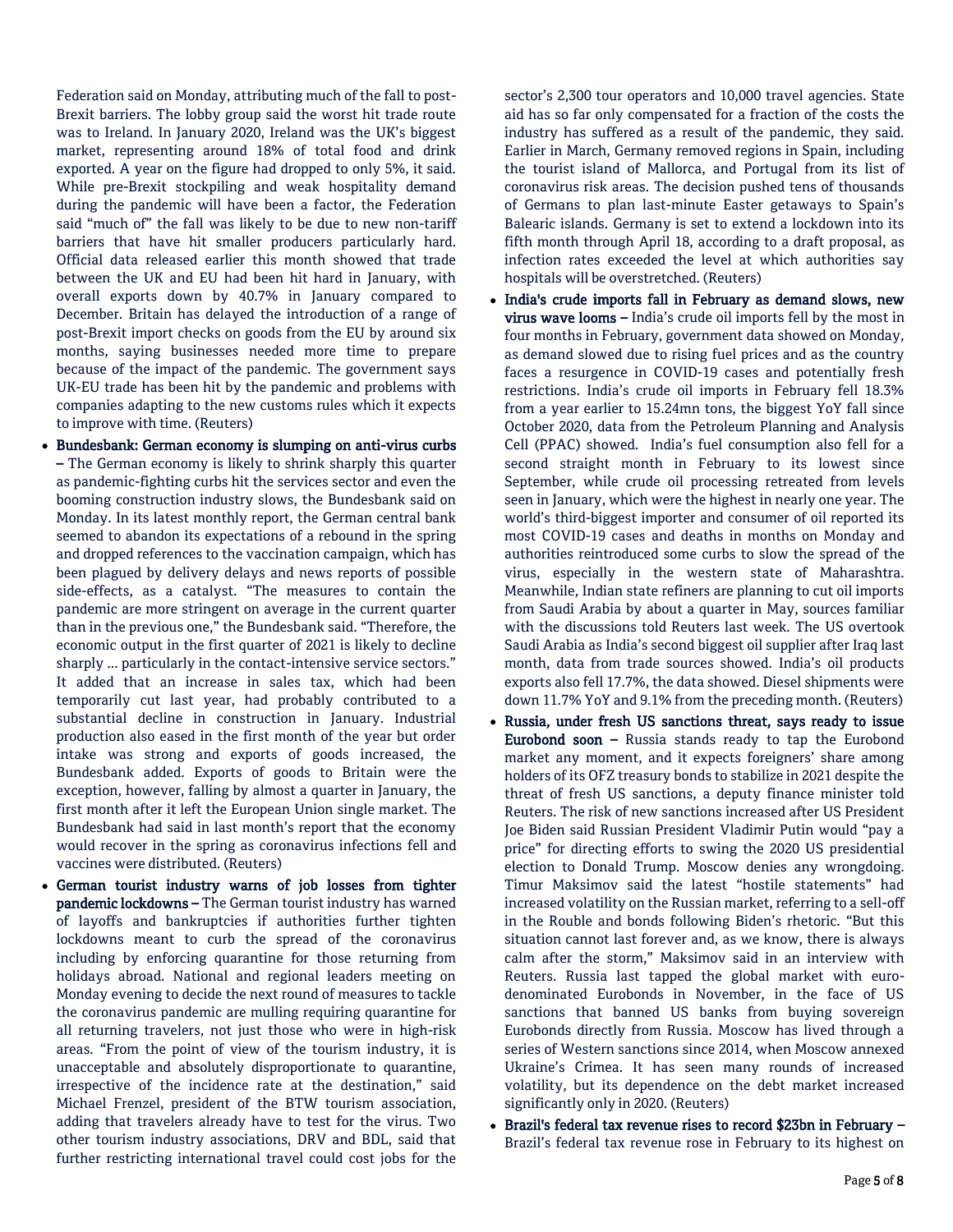record for that month, the revenue service said on Monday, boosted by strong growth in corporate taxes and firms' social contributions on net profits. The tax take last month totaled 127.75bn Reais (\$23bn), up 4.3% in real terms from the same month last year and slightly more than the 124.9bn Reais median forecast in a Reuters poll of economists. It took the total tax take for the first two months of 2021 to 308bn, up 0.8% in real terms from a year ago, just before the onset of the COVID-19 pandemic, and also the highest since the data series began in 2000, the revenue service said. Economy Minister Paulo Guedes had said in recent days that the Jan-Feb total would be higher than last year, an indication of the strength of Brazil's economic recovery from the worst of the crisis in April-May last year. In an online address, Guedes said the strong start to the year continued into the first half of March. But he warned that the surging second wave of the COVID-19 pandemic in Brazil will take its toll on economic activity and tax revenues. Corporate income taxes and company social contributions on profits in February totaled 24bn Reais, the revenue service said, up 40% in real terms from the same month last year. (Reuters)

#### Regional

- OPEC+ compliance with oil cuts rises to 113% in February, sources say - OPEC+ compliance with oil production cuts in February rose to 113%, two OPEC+ sources from the producer group told Reuters on Monday. The figure compares with a January compliance figure of 103%. Compliance from members of the OPEC reached 124%, a figure which includes the additional voluntary cut from Saudi Arabia, said one of the sources. Compliance from non-OPEC members in the alliance reached 94%, the source added. (Reuters)
- Saudi Aramco 'very bullish' on oil demand recovery, says CEO Saudi Aramco's Chief Executive said on Monday the statecontrolled energy company was optimistic about the oil market and bullish about demand recovery. "We are very bullish about oil demand going forward," Chief Executive, Amin Nasser told an analyst call. Nasser said Aramco was in the detailed engineering phase to raise its maximum sustained capacity to 13mn bpd, a rise of 1mn bpd. He said the company would raise capacity in increments over the next few years. Saudi oil giant Aramco's debt-to-equity ratio more than doubled to 55% in 2020 from a year before, it said in a report, after the group kept a pledge to deliver a \$75bn dividend to support state coffers despite a slide in profits. Net debt rose to SR605.9bn last year from SR270.2bn in 2019, the results showed. (Reuters)
- Saudi Aramco oil payments to Saudi State fall 30% to \$110bn Saudi Aramco's payments to the Saudi Arabian government fell by 30% last year, even as the company maintained its \$75bn dividend, with the coronavirus pandemic sending crude prices tumbling. The world's biggest oil producer transferred \$110bn to the state in 2020 in the form of dividends, royalties and income taxes, Aramco said in a financial statement on Monday. The money is a crucial source of revenue for the government, whose budget deficit widened last year as the economy went into recession. (Bloomberg)
- Islamic Development Bank hires banks for dollar sustainability Sukuk – Jeddah-based Islamic Development Bank has hired a group of banks to arrange an issuance of five-year US dollar denominated sustainability Sukuk, or Islamic bonds, a

document showed on Monday. Citi, HSBC, Goldman Sachs, Natixis, Societe Generale, Standard Chartered and Warba Bank will arrange investor calls starting on Monday, the document from one of the banks showed. A benchmark issuance, which usually means at least \$500mn, will follow, subject to market conditions. (Zawya)

- Marubeni to build 300MW solar plant in Saudi Arabia Marubeni plans to build a 300MW solar plant in Saudi Arabia, Nikkei reported, without attribution. It aims to start operation in June 2023. It has signed a 25-year supply agreement, has set to receive 17bn Yen in project finance loans from JBIC and other lenders. (Bloomberg)
- Middle East Healthcare to award SR346.5mn hospitals contract – Middle East Healthcare board has recommended awarding three-year contract to International Hospital Construction Co. for modifying and renovating its hospitals. Hospitals are located in Jeddah, Riyadh, Khamis Mushait and Madinah. (Bloomberg)
- SURVEY: UAE's economy to expand 2.4% in 2021; prior +2.2% The economy of the UAE will expand 2.4% in 2021 according to the latest results of a Bloomberg News survey of 11 economists conducted from March 12 to March 18. GDP for 2022 is expected to be +4% YoY vs prior +3.6%, CPI for 2021 +0.6% YoY vs prior +0.5%, CPI for 2022 +1.5% YoY vs prior +1.8%. (Bloomberg)
- Sheikh Mohammed unveils new AED300bn strategy for UAE's industrial sector – Mohammed bin Rashid Al Maktoum launches 'Operation 300bn', a national industrial strategy aimed at raising the manufacturing sector's contribution from AED133bn to AED300bn over the next 10 years. The strategy will be led by the UAE Ministry of Industry and Advanced Technology. Image courtesy Dubai Media Office Twitter handle. Sheikh Mohammed bin Rashid Al Maktoum, vice president and prime minister of the UAE and ruler of Dubai, announced on Monday the launch of a major strategy to propel the industrial sector forward. Dubbed the "Operation 300bn", the initiative seeks to raise the contribution of the industrial sector to AED300bn from AED133bn over the next ten years. "Our goal from the strategy is to support the establishment of 13,500 industrial companies in the coming years," the ruler said. As part of the plan, spending on research and development in the industrial sector will increase from AED21bn to AED57bn. The industrial sector, which comprises manufacturing, construction, electricity, gas, mining and quarrying, is one of the major contributors to the UAE economy. (Zawya)
- Dubai's February consumer prices fall 4.5% YoY and 0.42% MoM – Dubai Statistics Center published Emirate of Dubai's consumer price indices for February which showed that consumer prices fell 4.5% YoY and 0.42% MoM. (Bloomberg)
- Logistics Firm Tristar Group said to plan Dubai IPO this week Middle Eastern logistics firm Tristar Group is planning to announce an initial public offering in Dubai as soon as Tuesday, according to sources, in what would be only the financial capital's second listing in three years. The company plans to sell about 25% of its shares in the IPO, the people said. Tristar may seek a valuation of more than \$1bn, sources told Bloomberg last year. The company had chosen HSBC Holdings, Societe Generale and First Abu Dhabi Bank as bookrunners, while Bank of America Corp. and Citigroup Inc. had been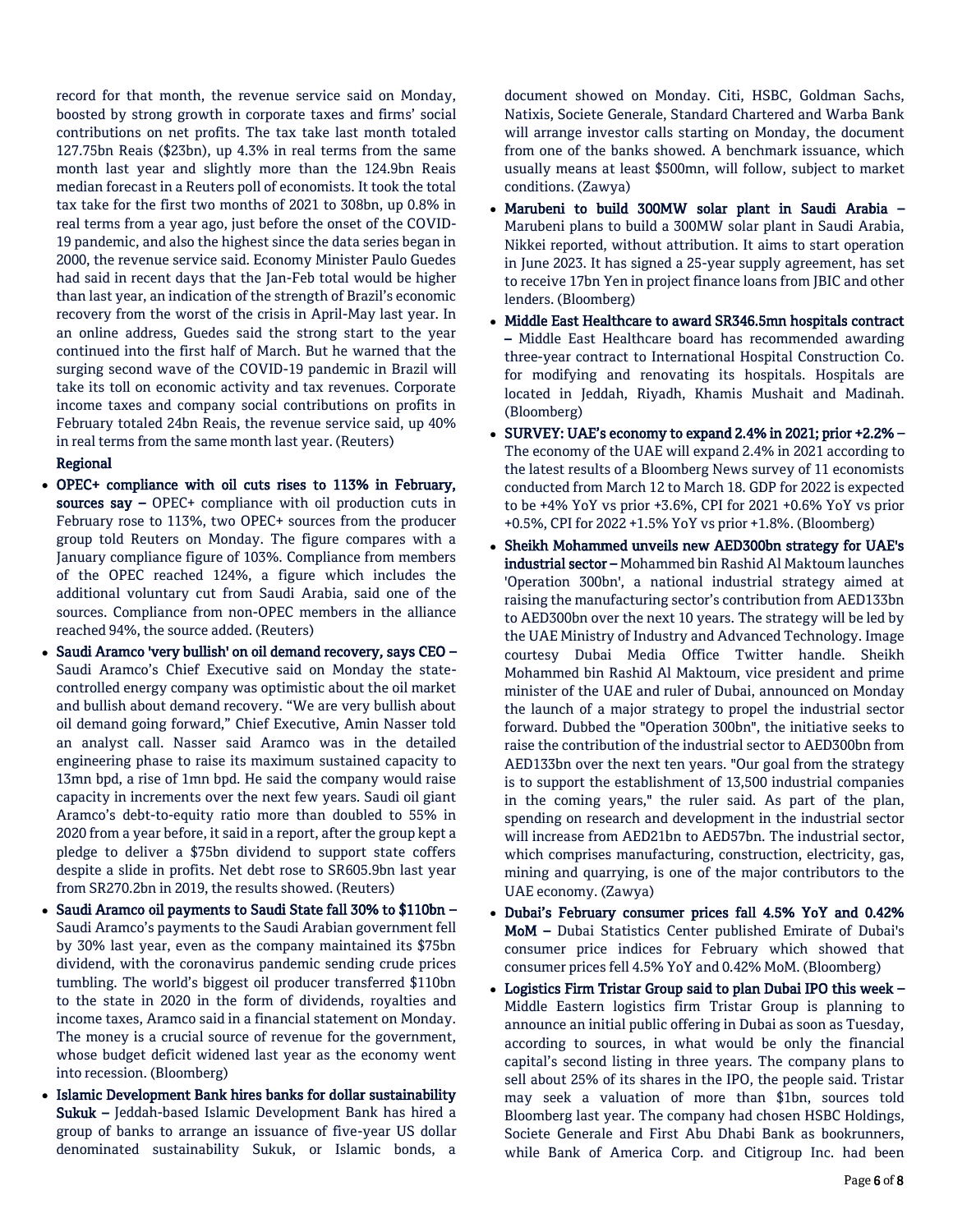retained as global coordinators for the sale, the sources said at the time. (Bloomberg)

- Snam, Mubadala sign MoU on hydrogen opportunities in UAE Italy's Snam and Mubadala Investment Company will carry out assessment including technical and economic feasibility studies to explore potential projects for hydrogen development in the United Arab Emirates and globally, according to a statement. Snam CEO, Marco Alvera and Mubadala CEO, Musabbeh Al Kaabi signed a memorandum on Monday. (Bloomberg)
- Air Arabia upbeat about summer travel demand, CEO says Middle East budget carrier Air Arabia is optimistic about this year's summer travel period, expecting more borders to reopen as more people are inoculated against the coronavirus. Uncertainty remains over the forthcoming season with the pandemic continuing and some governments saying it was too early to ease border restrictions that have badly hit airlines. "I expect a good summer subject (to the fact that) we don't get hit with surprises of a third wave or something of that nature," Air Arabia Chief Executive, Adel Ali told reporters at an industry conference in the UAE. "Of course, people will not go on holidays if they have to quarantine for two weeks but if it's open they will," he said. (Reuters)
- SURVEY: Kuwait's economy to expand 2.6% in 2021; prior +2.5% – Kuwait's economy will expand 2.6% in 2021 according to the latest results of a Bloomberg News survey of 6 economists conducted from March 12 to March 18. GDP for 2022 is expected to be +3.9% YoY vs prior +3.4%, CPI for 2021 +2.1% YoY vs prior +1.8%, CPI for 2022 +2.3% YoY vs prior +2%. (Bloomberg)
- Boubyan Bank hires advisors for USD RegS PNC6 Debt, tender offer – Boubyan Bank mandates Citi, NBK Capital and Standard Chartered Bank as joint global coordinators and, together with ADIB, Boubyan Capital, Emirates NBD Capital, Kamco Invest, KIB and KFH Capital as joint lead managers and joint bookrunners. An offering of fixed rate USD-denominated Regulation S PNC6 Basel III compliant Tier 1 Capital Certificates (the "New Capital Certificates") will follow, subject to market conditions. Boubyan has announced an invitation to the holders of its outstanding RegS only \$250mn Perpetual Tier 1 Capital Certificates issued by Boubyan Tier 1 Capital SPC Limited (the "Existing Capital Certificates") to tender such Existing Capital Certificates for cash, subject to the successful settlement of the issue of the New Capital Certificates and other conditions described in the Tender Offer Memorandum dated March 22. Citi, Standard Chartered Bank and NBK Capital are appointed as joint dealer managers. The expiration deadline has been set at 4:00pm (London time) on March 29. Kuwaitbased Boubyan Bank is rated A3 (Stable outlook) /A- (stable outlook) /A+ (negative outlook) by Moody's/S&P/Fitch. (Bloomberg)
- Kuwait's Alafco cuts aircraft purchase commitments for 2020- 23 – Alafco Aviation Lease and Finance Co. said that it has reduced aircraft purchase commitments with OEMs over 2020- 2023 through a combination of cancellations and deferrals. The company forms committee to help review, assess and negotiate rent deferral or waiver requests from lessees, will continue to divest aircraft that fall short of fuel efficiency, asset

preservation and long-term sustainable revenue criteria. (Bloomberg)

- SURVEY: Oman's economy to expand 2.1% in 2021; prior +1.7% – Oman's economy will expand 2.1% in 2021 according to the latest results of a Bloomberg News survey of 7 economists conducted from March 12 to March 18. GDP for 2022 is expected to be +2.9% YoY vs prior +2.4%, CPI for 2021 +1.5% YoY vs prior +1%, CPI for 2022 +2% YoY vs prior +1.8%. (Bloomberg)
- Oman's February consumer prices fall 1.37% YoY Oman's consumer prices fell 1.37% in February YoY, according to the Oman National Centre For Statistics & Information. (Bloomberg)
- Oman sells OMR152mn 91-day bills; bid-cover at 1.13x Oman sold OMR152mn of 91-day bills due on June 23. Investors offered to buy 1.13 times the amount of securities sold. The bills were sold at a price of 99.802, have a yield of 0.797% and will settle on March 24. (Bloomberg)
- SURVEY: Bahrain's economy to expand 3% in 2021; prior +2.6% – The economy of Bahrain will expand 3% in 2021 according to the latest results of a Bloomberg News survey of 7 economists conducted from March 12 to March 18. GDP for 2022 is expected to be +2.8% YoY vs prior +2.3%, CPI for 2021 +1.1% YoY vs prior +1%, CPI for 2022 +1.7% YoY vs prior +1.5%. (Bloomberg)
- Bahrain sells BHD70mn 91-day bills; bid-cover at 2.09x Bahrain sold BHD70mn of 91-day bills due on June 23. Investors offered to buy 2.09 times the amount of securities sold. The bills were sold at a price of 99.694, have a yield of 1.22% and will settle on March 24. (Bloomberg)